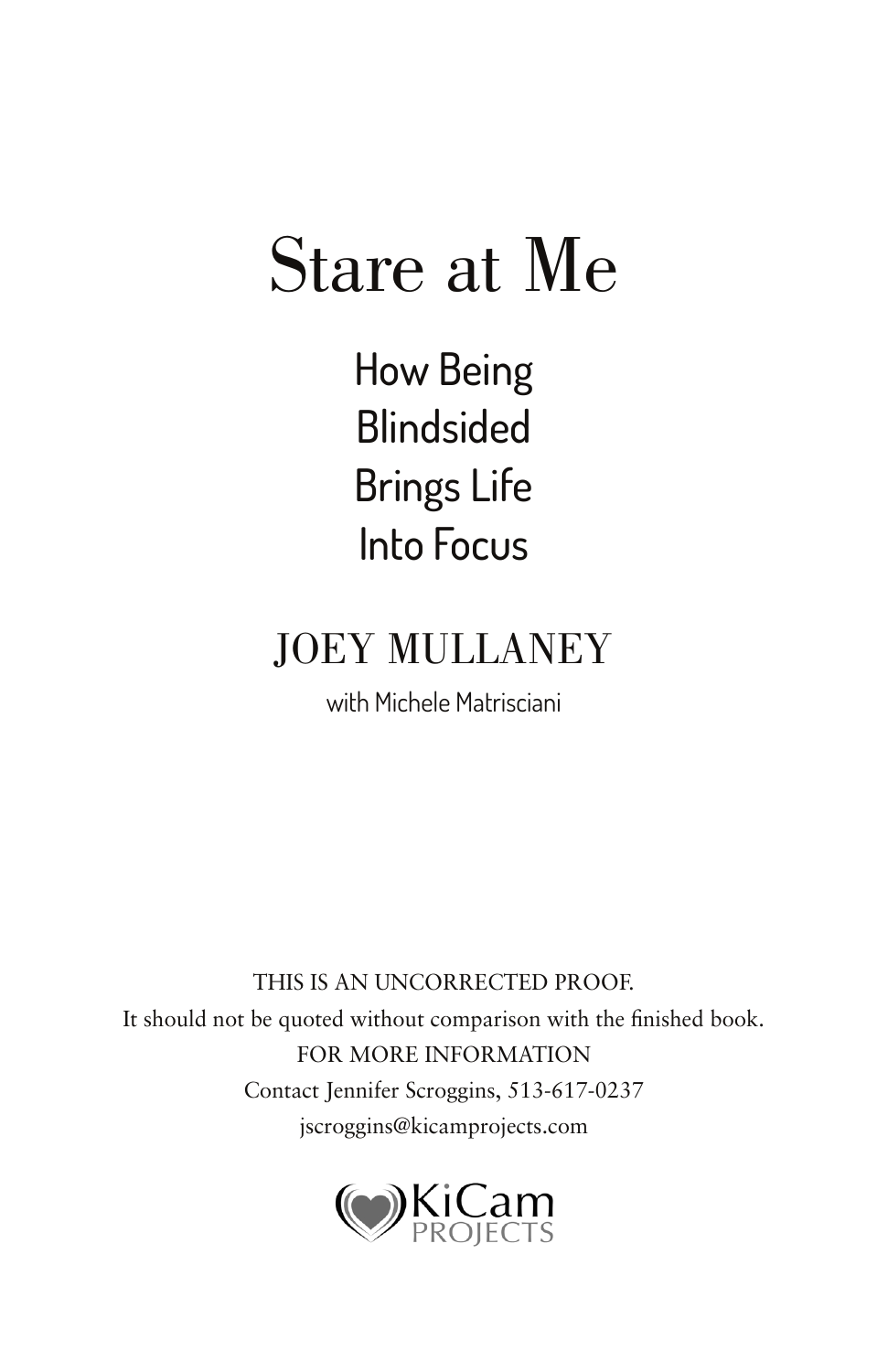Copyright © 2021 by Joey Mullaney

*Stare at Me* is a work of nonfiction. Some names and identifying characteristics have been changed to protect privacy.

All rights reserved. No part of the publication may be reproduced, stored in a retrieval system, or transmitted, in any form or by any means, electronic, mechanical, photocopying, recording, or otherwise, without the prior written permission of the publisher.

The scanning, uploading, and distribution of the book via the Internet or any other means without the permission of the author is illegal and punishable by law.

> Cover and book design by Mark Sullivan Cover photography by Rachel Hogan

ISBN 978-1-7345642-3-5 (paperback) ISBN 978-1-7345642-4-2 (ebook) Printed in the United States of America

Published by KiCam Projects Georgetown, Ohio

www.KiCamProjects.com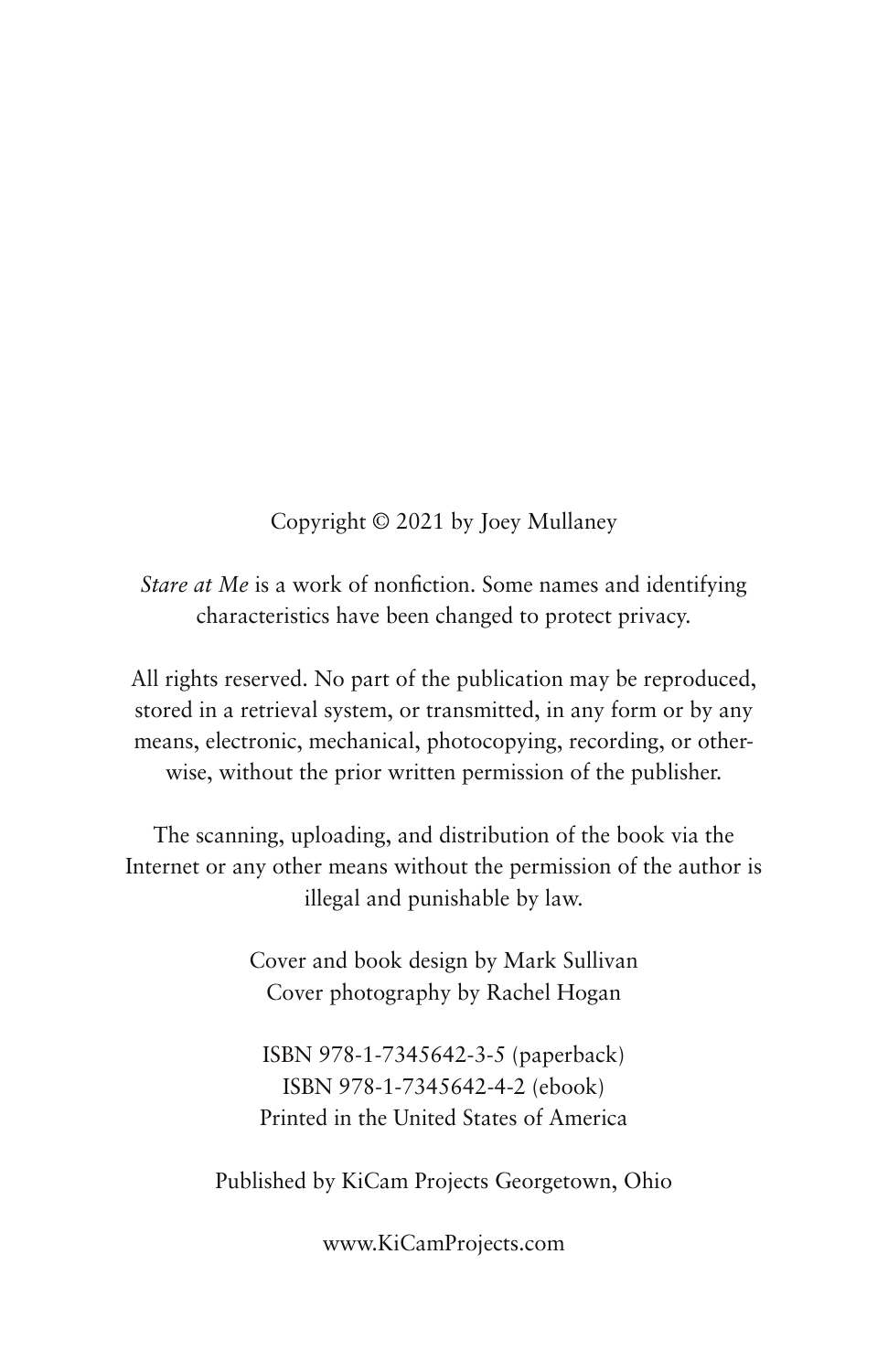#### **CONTENTS**

Prologue: I Like Dreaming . . . vii

Part I: Ordinary World . . . 1 chapter 1 . . . Division I-Bound . . . 3 chapter 2 . . . Trapped in My Head . . . 10 chapter 3 . . . The Rule Is There Are No Rules . . . 17 chapter 4 . . . That's So Foul . . . 23 chapter 5 . . . FA Night . . . 28 chapter 6 . . . Now What? . . . 33 chapter 7 . . . What Did I Do to Deserve This . . . 38 chapter 8 . . . Pivot Foot . . . 42

Part II: The Call ... 53

chapter 9 . . . High School: A Whole New Ballgame (Literally) . . . 55 chapter 10 . . . Outside Underneath a Tree at Night in the Fall . . . 62 chapter 11 . . . Two-Face . . . 70 chapter 12 . . . Cruel Summer . . . 76 chapter 13 . . . Hello, Darkness, My Old Friend . . . 84 chapter 14 . . . A Not-So-Sweet Sixteen . . . 86 chapter 15 . . . Black Mamba . . . 93 chapter 16 . . . Coach Kev's History Class . . . 101 chapter 17 . . . Like a Virgin . . . 110 chapter 18 . . . From Anonymous to Assembly . . . 117 chapter 19 . . . Dunk City . . . 129 chapter 20 . . . Setting Sail for College . . . 137 chapter 21 . . . Speech! . . . 145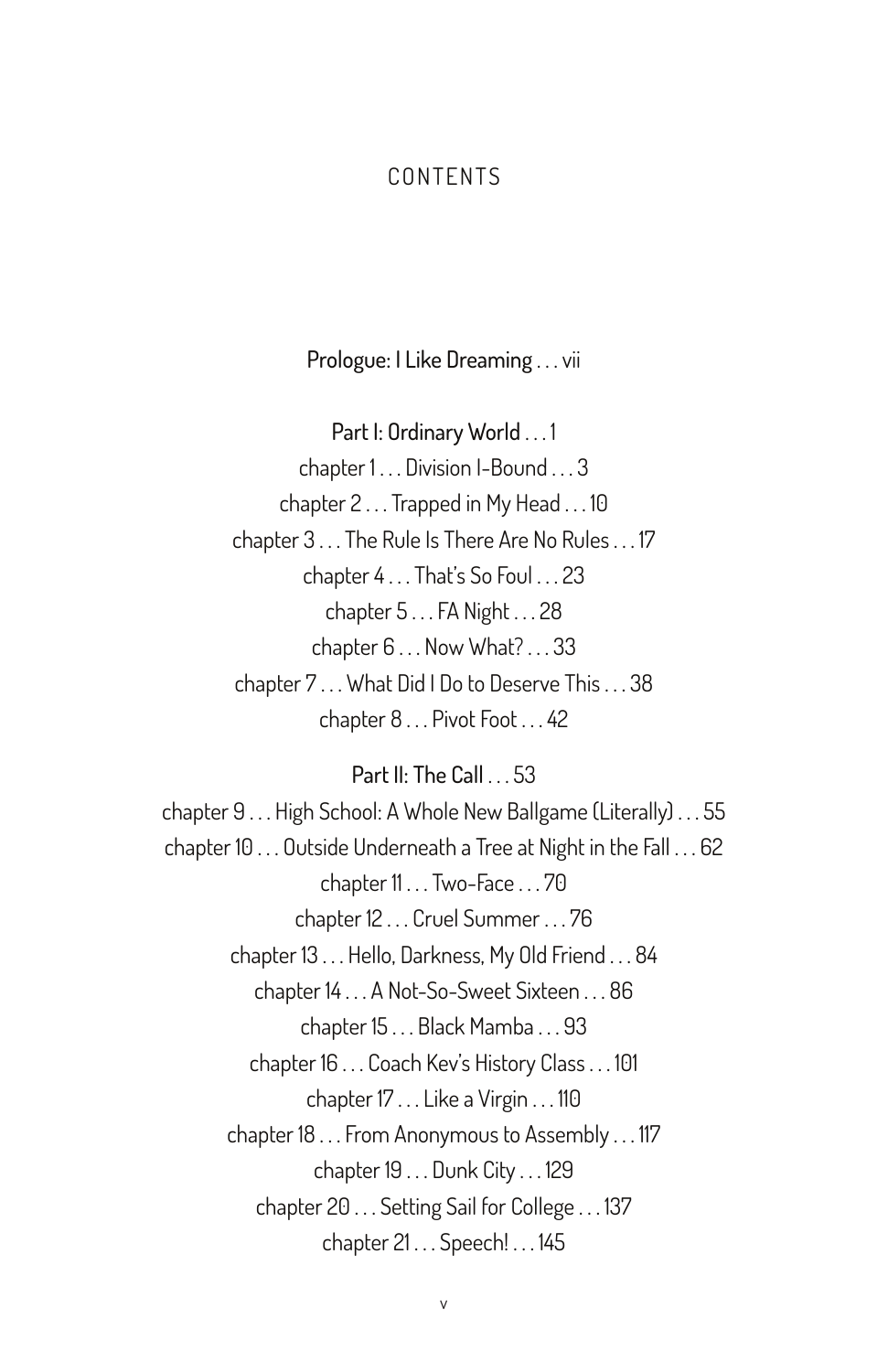Part III: The Quest . . . 153

chapter 22 . . . The Irony of Independence . . . 155 chapter 23 . . . The Scooter Socialite . . . 165 chapter 24 . . . ADA-Accessible Greek House . . . 171 chapter 25 . . . Virtue, Diligence, and Brotherly Love . . . 180 chapter 26 . . . Stare at Me . . . 189 chapter 27 . . . Bunny or Die . . . 198

Acknowledgments . . . 203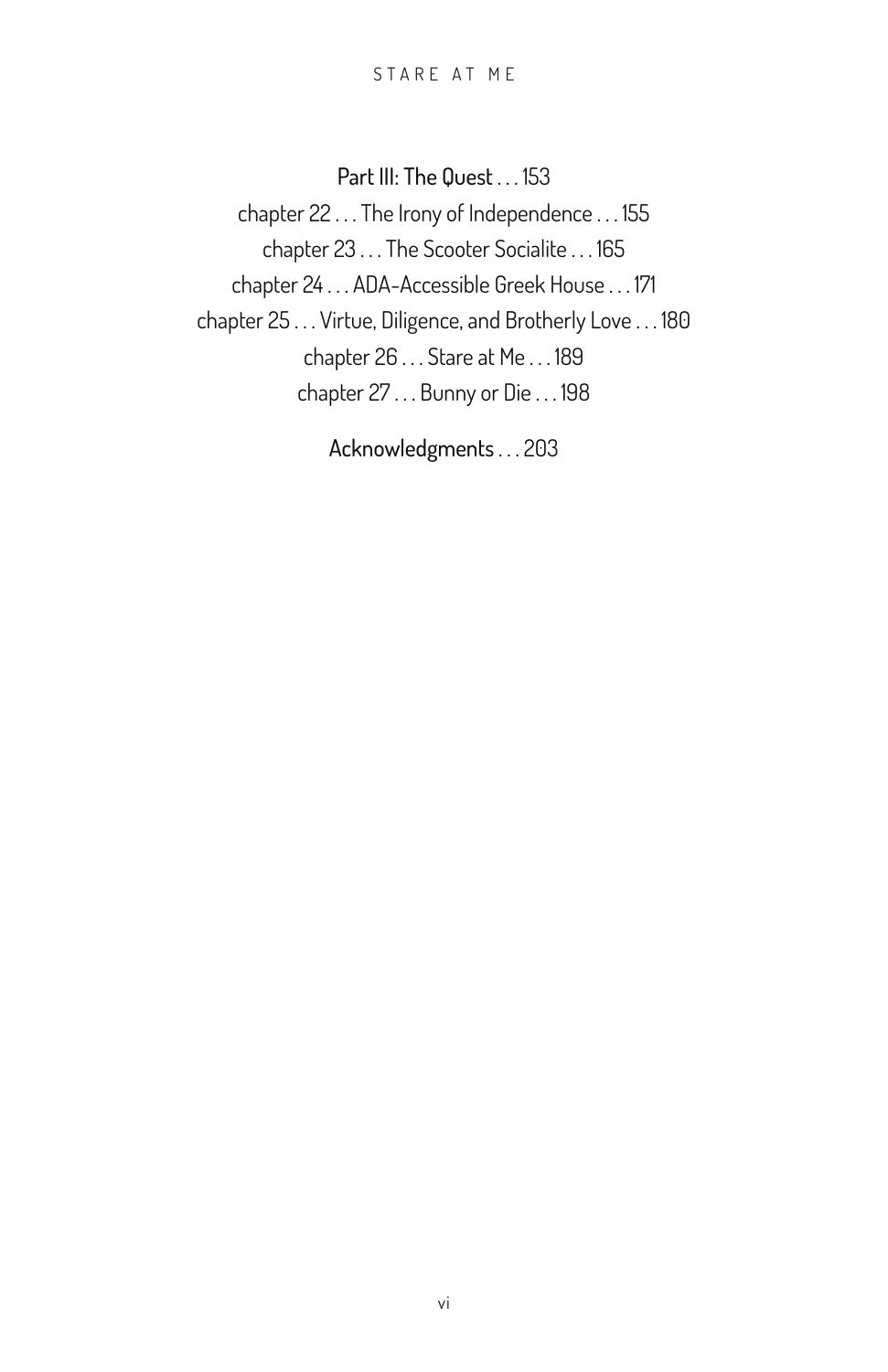#### CHAPTER 5

### FA Night

After a long, hard-fought regular season, the championship game finally arrived. The St. Anna Tigers were undefeated, and we were up against the second-place Catholic Cathedral Bears, who were 16-1 (their only loss was to us). We were confident we could beat them again, given the strength of our team and our overall chemistry. We were playing like a well-oiled machine.

On that cold winter day, my dad, Sean, and I headed to the gym for the championship game. Ryan, who was away at college, called to wish us good luck. We got to the gym an hour before tipoff. I felt like a pro athlete wearing my dark-grey hoodie and baggy sweatpants over my uniform and snow boots. My game sneakers, Nike headband, Kobe Bryant sleeve, and a basketball filled my gym bag. I had on my headphones to listen to Lil Wayne's *Tha Carter III* to pump me up. I felt like The Man when we arrived at the gym. Our team was dialed in and didn't speak to anyone. We remained in the zone.

Tipoff came. We wanted so badly to win. So did the Bears. The game was competitive from the jump, and the score went back and forth. And I stayed on the bench. I had not seen a second of playing time. As the first half ended, I wanted to question why my dad hadn't put me in, but I managed to keep quiet. Sean had played well, yet I was frustrated. I figured since the game was close, I wouldn't play a lot, but I knew my dad would put me in at some point. He knew how much I wanted to play.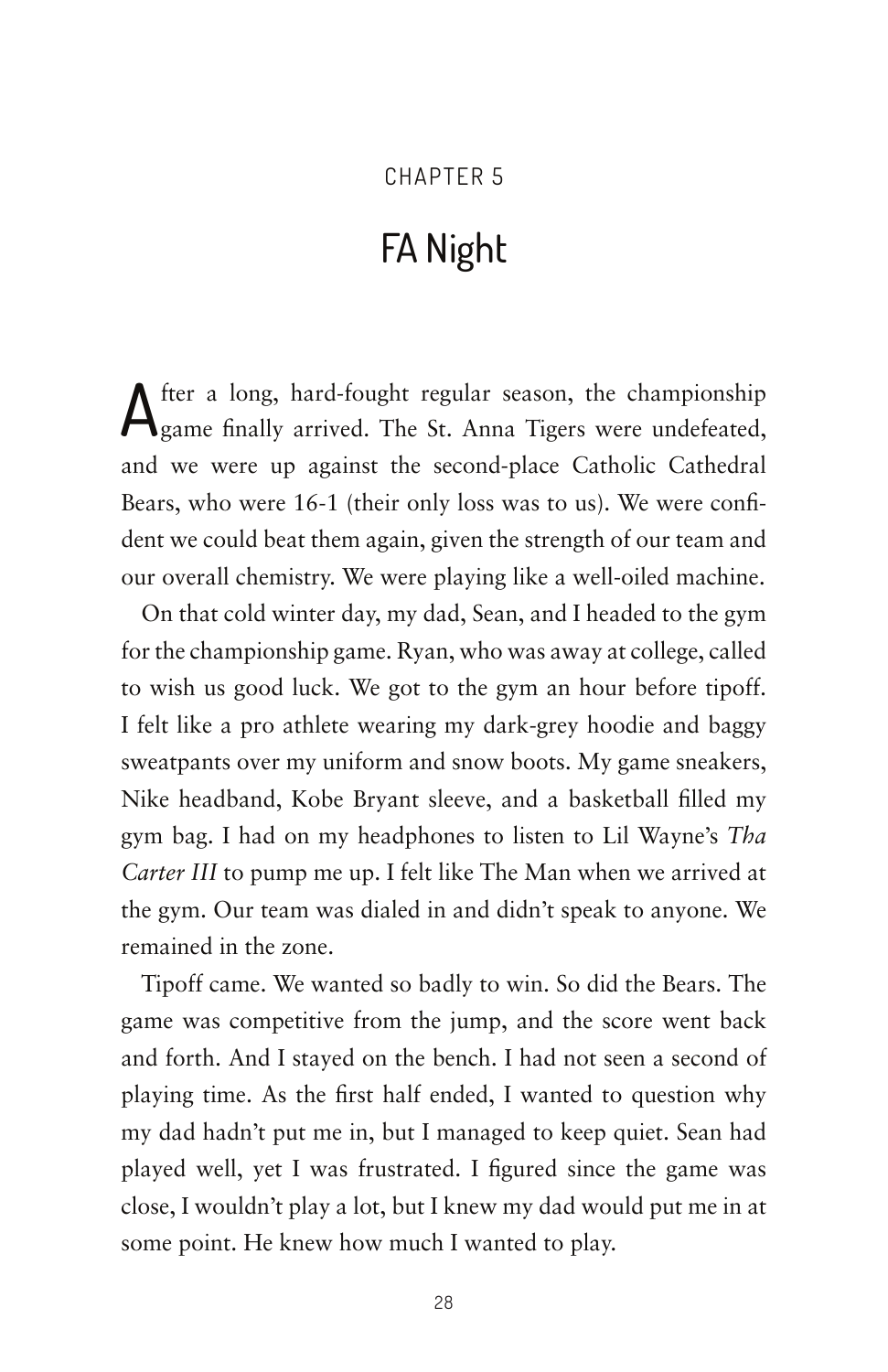The second half started as intensely as the first, with both teams playing with purpose. The Bears took the lead, and with seventeen minutes remaining, we were down by one. I sat on the edge of the bench, just waiting for the signal to get on the court. With twelve minutes left, we regained the lead and were up by three. My blood started to boil.

### *Maybe I won't play? Wait, that can't happen! That won't happen!*

With seven minutes left, we were up by five. I was still on the bench, keeping my seat warm. Then the two-minute warning buzzer rang. Sean and the others had taken control, and we were up by nine. We were going to win the championship. With so much breathing room, my dad finally walked back to where I sat, turned to me, and asked, "Joey, you want in?" I took a look at the other team's bench players checking into the game and was ashamed. Since I did not want to be associated with "lesser" players, I declined. I was hurt that my dad would even put me in this position.

### *What did I do wrong? What was the point?*

We won by eight points. Or, I should say *my teammates* won by eight points. All of my best friends won that game without me. For the first time in my athletic career, I went an entire game without playing. I had gone from star athlete to benchwarmer in just two years, all while my fraternal twin brother kept climbing to become MVP of the game. My head was spinning as my teammates shook the other team's hands.

My confusion fueled my anger, and my anger led to deep sadness—sadness that my natural athletic ability had been lost, and to what, I had no idea. I used to kick ass framing the ball behind home plate, sneakily fooling the umps to get a called strike.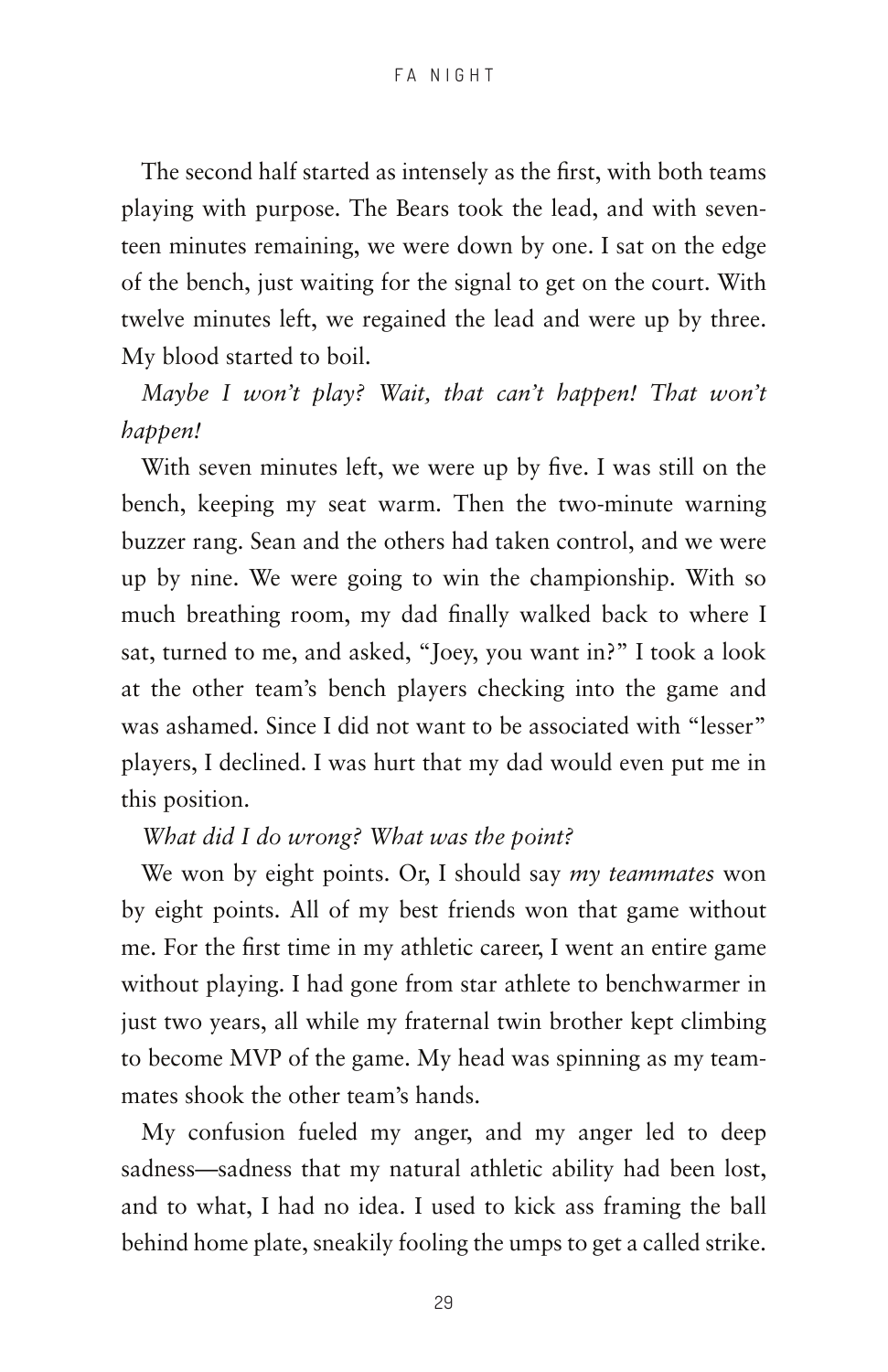I could play stellar defense, going after guys double and triple my size in football and lacrosse. Now, when my brain told my arm to dribble the ball, nothing happened. My fancy footwork had been replaced by clumsiness and frequent tripping. My reflexes were in slow motion.

While the team cheered and danced around in the locker room, I began changing back into my winter clothes. I was upset that my dad had benched me and did not even offer an explanation. I could not handle seeing parents praise my teammates. I needed to leave the gym as fast as I could. I didn't want any obligatory congratulations hugs. I found my mom and she drove me home.

During the twenty-minute ride, I ranted to my mom about not being as good as everyone else anymore. She stayed patient and let me vent. Then, I did what I hated doing most: I cried—no, I *wailed* like a baby who'd lost his favorite wubba. My mom tried to calm me down, but I couldn't stop. I just needed to get home.

Immediately as the car stopped in our garage, I ran upstairs to my room and continued to cry for what seemed like hours, alone. I tried to cry silently when Sean and my dad got home, but they heard me anyway. I hated myself even more for crying then.

It got very late, but I was nowhere close to sleep. Apparently, neither was my father, who called me into our playroom and sat me down on the couch. He shut off the TV and put his right arm around my shoulders. He was having trouble looking me in the eye. I was ready to brush off his apology for not playing me while ignoring him as he told me how much he loved me and blah blah blah. But he didn't say he was sorry. Instead, he said: "Joey, I need to tell you something I should have told you a while ago. You have Friedreich's ataxia."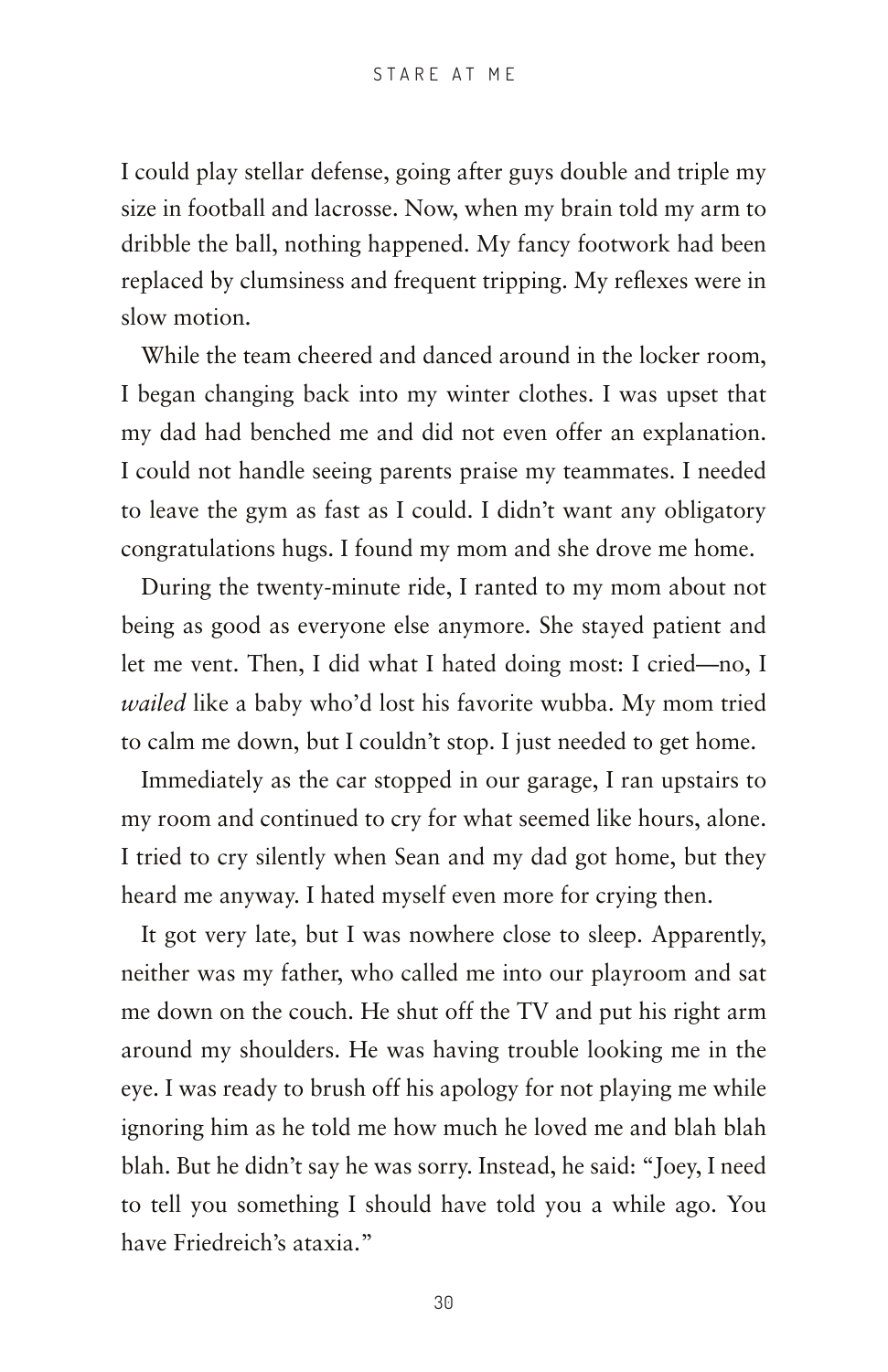And just like that, my whole world came crashing down. I knew it was real, and I did not even question the horrific news. I had the same disease Kaela was battling. In a matter of minutes, I saw my entire life. I'd learned firsthand what was to come from watching Kaela struggle. I'd seen how this disease forced Kaela to stop dancing and playing sports. She started having trouble walking and needed someone to help her to do pretty much everything. All because of FA! She had to stop doing things she loved because her body wouldn't allow her to do them anymore. This was my future now.

At thirteen, I no longer felt invincible or that some good-oldfashioned hard work would solve my problems.

I bolted back to bed sobbing while my parents, Sean, and Kaela followed me in. They all cried with me, trying to assure me that life would be okay. But I was too scared to believe them. I didn't know what to think. The unknown was my new worst enemy. I cried myself to sleep, just so afraid. That day, that night, that moment, and those bone-chilling words have shaped my entire life. FA was a curveball, and in my mind, that meant it was lights out—game over.

When you're growing up, you might desire to be a famous movie star, walking down red carpets with paparazzi everywhere, or the next big musician with eight platinum records. You're living in a big mansion by the ocean somewhere on an exotic island with your beautiful spouse and three kids, whom you teach how to ride a bike, walk, and talk, and preach to about how great chocolate chip pancakes are. Once they grow up, they'll have kids of their own, making you a grandparent who will spoil them with love. Suddenly, I didn't know what to desire or what was realistic for me to anticipate.

31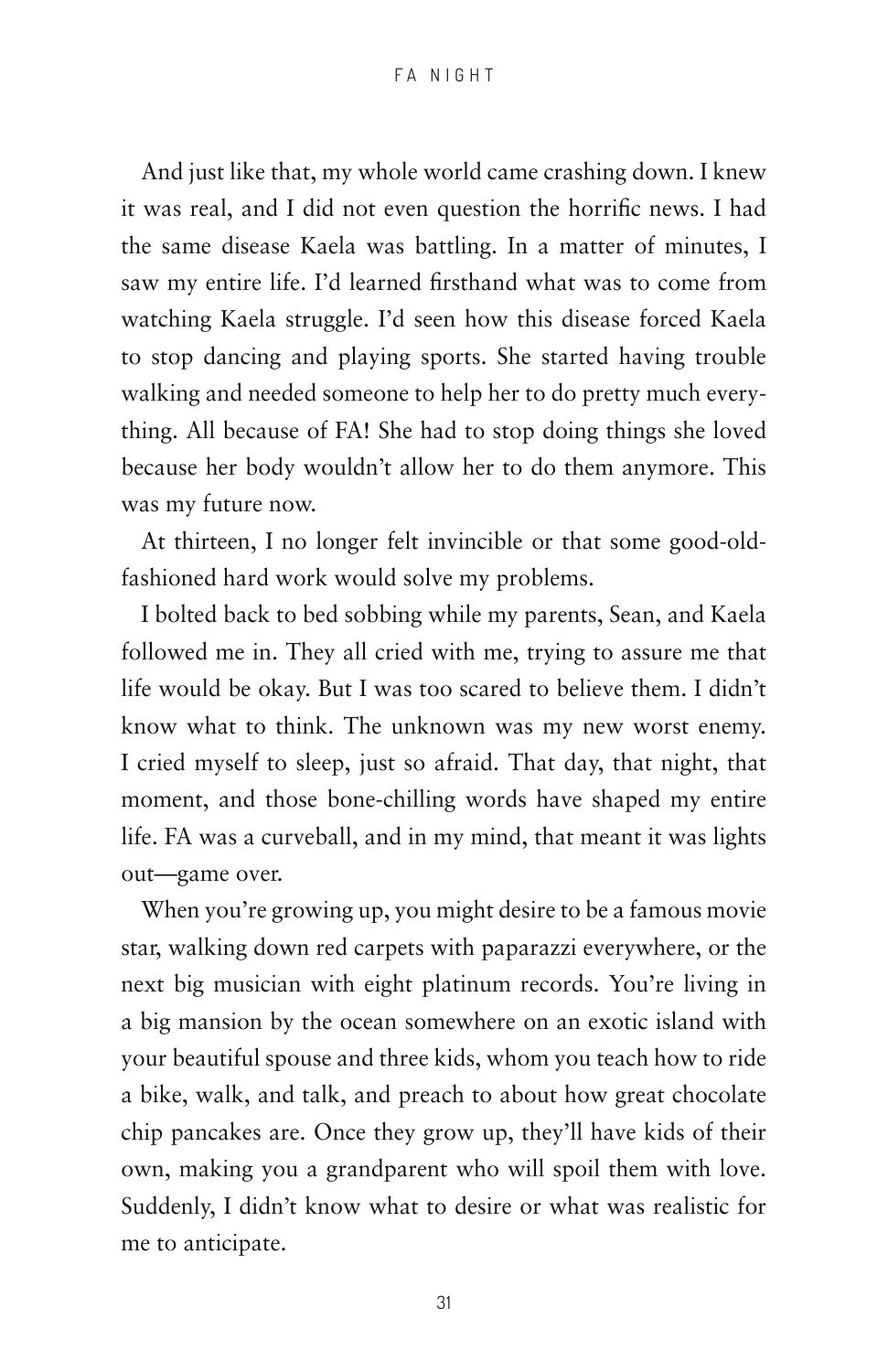### CHAPTER 26

### Stare at Me

I don't know if the mountain's altitude got to my brain, but things seemed to shift for me after that day. I saw everything more clearly.

I had become comfortable with my disease and comfortable with the special treatment it afforded me. People were kind to me, my professors praised me, and my peers would call me a "savage" or whatever for doing nothing extraordinary at all. Everyone was wicked friendly to me, but I knew after the climb that that would not help me.

On that sunny morning in May, my brothers didn't just carry me up Sleeping Giant. They showed me a better way to the top. It would require me not only to rely on others for help, but to dream big and push myself to get where I needed to go.

People knew me as the friendly boy on the scooter. It was time for me to show everyone I was more than just what their eyes could see. I wasn't just a friendly boy on a scooter but a young man who is bold, charismatic, and hardworking.

For years, people have stared at me—and it's not out of meanness. They're just curious about my scooter, my slurred speech, my inward-turning feet, and my "chicken legs." But if people were going to stare, I wanted it to be for better reasons. I didn't want to be gawked at like a car wreck backing up the freeway.

It was time to give people something to *really* stare at—something big, something they wouldn't forget. So the new question I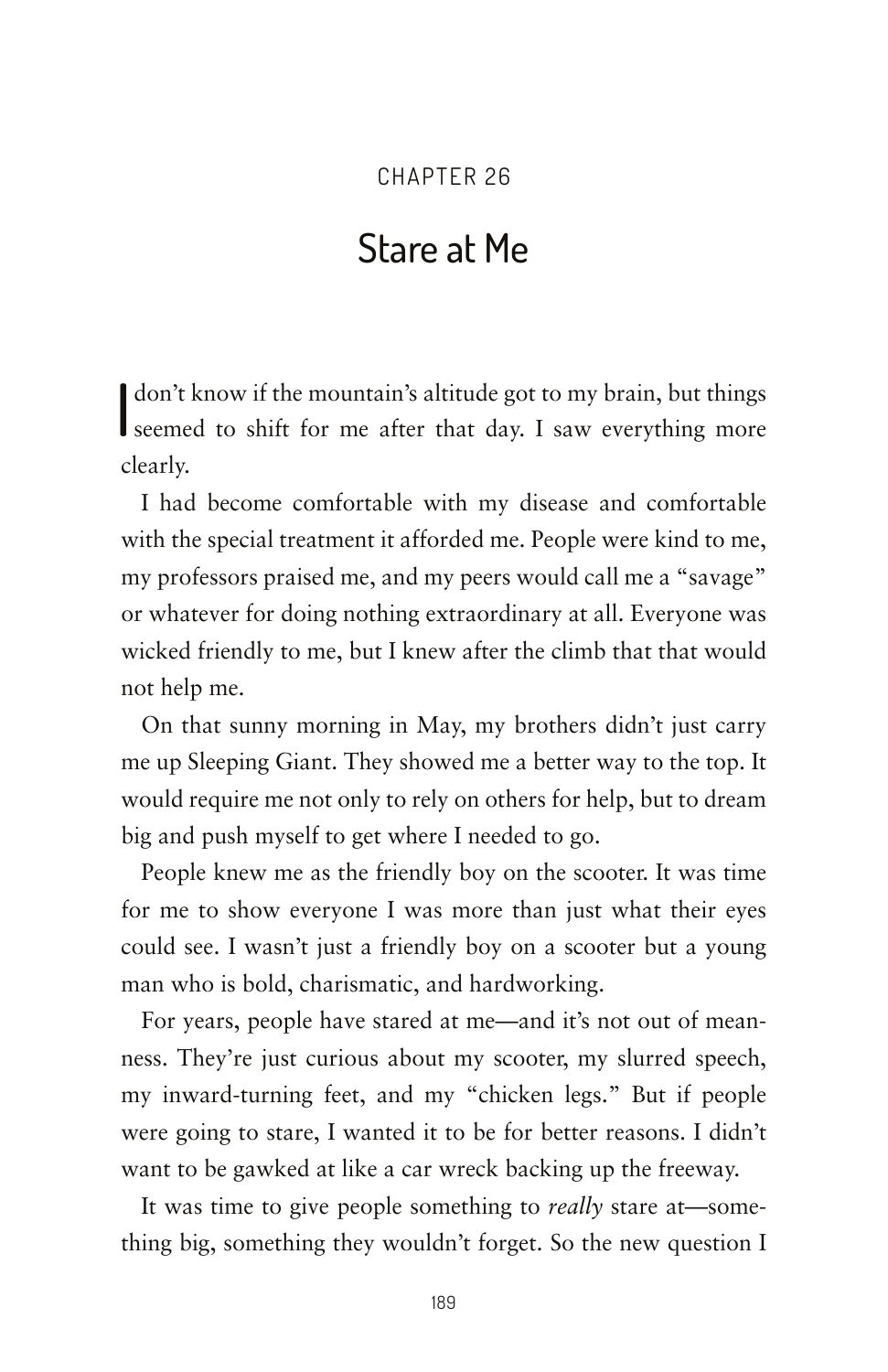asked myself was, *What would I need to do to keep people staring at me?*

To help everyone see past the scooter, I began taking on more responsibility. I moved into an off-campus, ADA-accessible SigEp house. I lived with Nanna, Mike and our brother Nick. Even though I had never lived with Nick, he meshed with our trio perfectly. Nick's lovability, loose hips on the dance floor, and desire to always go out of his way to help made him an amazing roommate and friend.

Living off campus might not seem like a big deal for an ablebodied person, but it was in my world. If I fell in my new bedroom or in the shower, I no longer had an RA or twenty floormates there to help. If I wanted dinner, I couldn't go to the cafeteria and grab pre-made food. I had to shop and prepare food on my own. And instead of waking up thirty minutes before class and scooting to my classroom with ten minutes to spare, I had to wake up two hours earlier to get ready, prepare food for the day, drive to campus, then race to class on bunny mode. It was challenging, but I needed this struggle.

Being a political science major, I figured getting some form of government experience would be good. So, I ran to be the president of the Class of 2017. Only members of my class were allowed to vote, and since I knew many students, I liked my chances. But my opponent already had experience as our class president, so he easily beat me. However, unbeknownst to me, if someone runs for president, they are automatically put on the ballot to become a class representative spot in QU's Student Government Association (SGA). Although I lost the class presidency, I was voted by the 1,800 members of my class to serve as one of eight Class of 2017 representatives. In that position, I worked with various SGA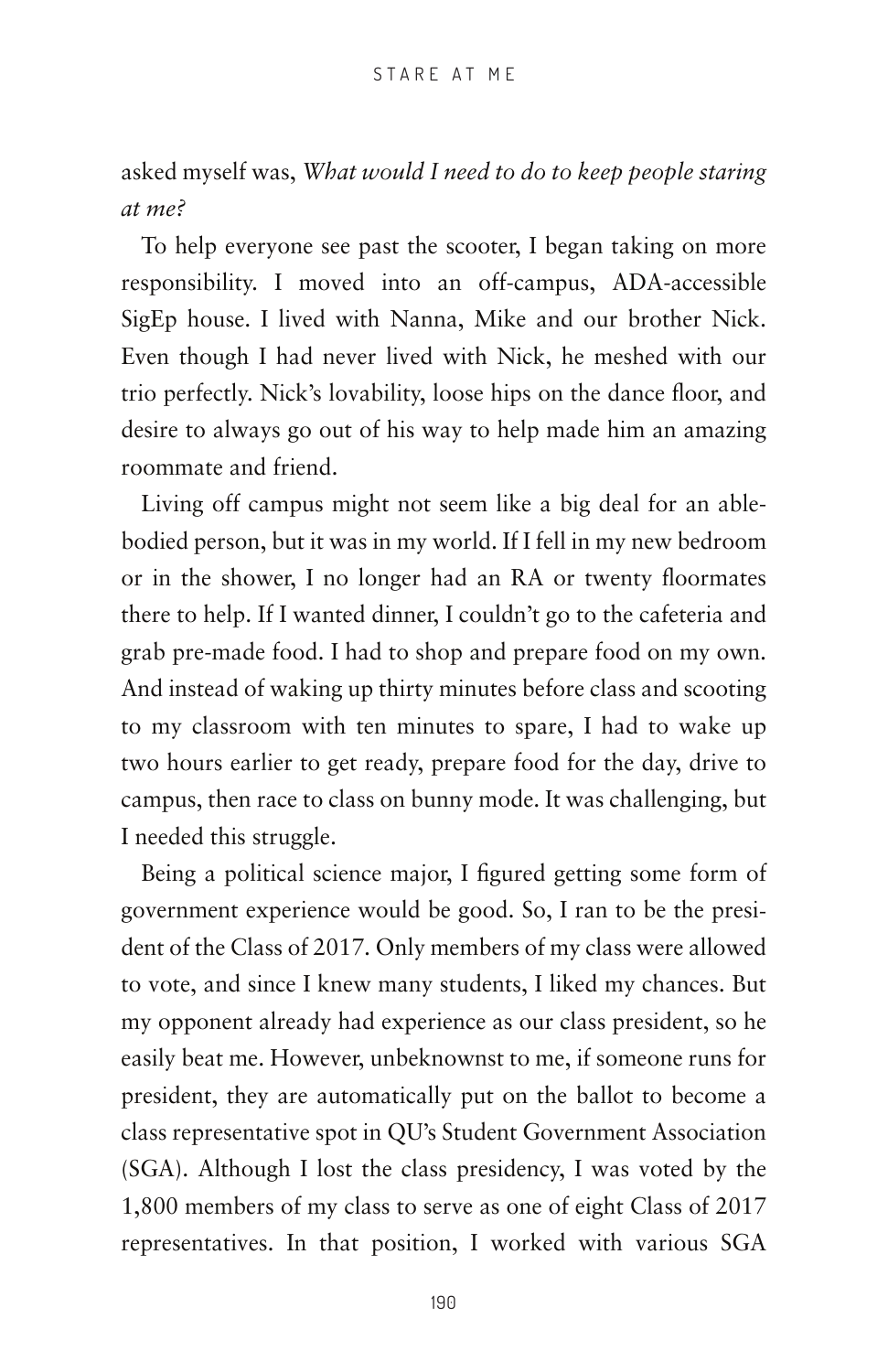members to address student needs and quality-of-life issues, like adding more food options in the cafeteria, more water stations in the dorms, and more parking spaces for commuters.

The entire student body elected SGA's Executive Board. It featured the president, vice president, vice president for finance, vice president for student experience, and vice president for public relations. These five people were in charge of SGA, and the rest of us followed their command with envy of their power and authority. They all received a stipend, and QU gave them offices on campus. In chess terms, I was an SGA pawn. The SGA president was the king. If an opponent takes the pawn down, it does not affect the game. But a king, queen, bishop, rook, or knight is tougher to knock down. Those positions matter, and I wanted to matter.

As my time as a class representative came to an end, my fraternity brother Jonny asked me to meet him in his office. He'd served on the SGA Executive Board that year and was running unopposed for president. Jonny, a native of Massachusetts with a thick Boston accent, was my "Big" in SigEp—an older brother chosen to be something of a personal mentor to me, on top of being my fraternity brother.

I saw him as a leader, someone I wanted to emulate. Due to his friendly personality and charm, he could have a great conversation with anyone on campus. When he called me to his office, I headed straight there on bunny mode.

Jonny told me he wanted to assemble an ideal Executive Board for the coming year. He asked me to join him as vice president for public relations. The significant duties were fostering a strong relationship between QU and the town QU was in, maintaining a strong image at QU and to QU administrators, and managing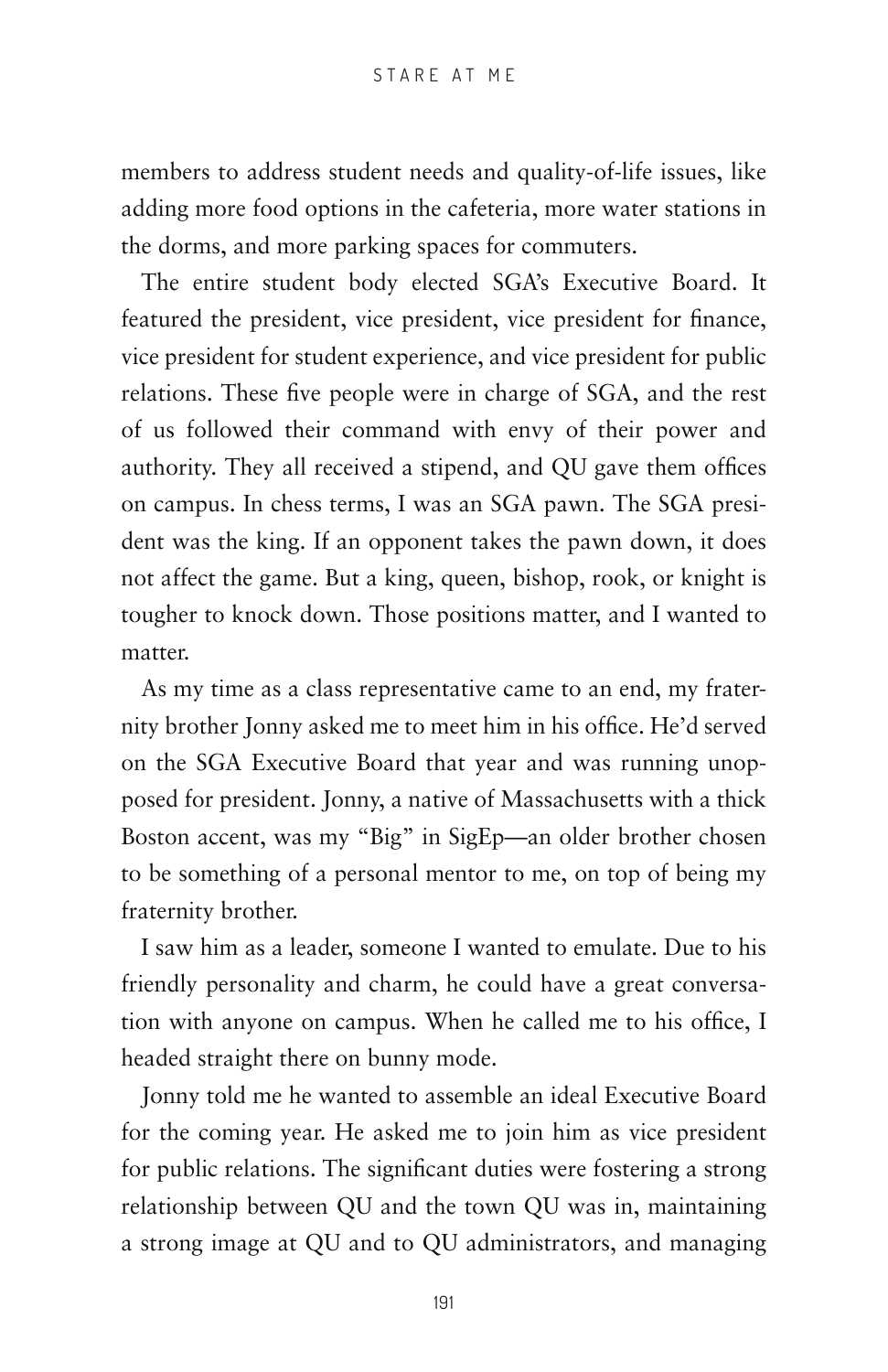an eight-member SGA Public Relations committee featuring representatives from each class. I immediately said yes to Jonny and entered the race against two strong opponents who were campaigning hard. After the entire student body voted, I found out I had won.

On the Executive Board, I now felt like a bishop on the chessboard. I had more authority and influence in the eyes of students, professors, and administrators at QU. I sat in on many meetings with QU administrators about how to better QU's campus, and I met with town officials. I also got to know more students around campus.

During the weekly SGA meetings, each Executive Board member had an opportunity to share updates. As president, Jonny led the meeting, while the four other Executive Board members sat at a table with him and faced the other thirty-seven SGA members.

Those meetings brought me back to my days as a catcher in Little League, looking out at the other players on the field. The experience reminded me of my sports days and the mindset I needed to push myself beyond my limits—Mamba Mentality.

With Jonny's term as president nearing its end, I knew it was time to show the real me, the real Joey.

Having FA has taught me not to squander my time. I try to live in the now. Announcing my candidacy for SGA president required I act now, worry later. I didn't think about how fatigued I became from keeping up with my duties as VP for Public Relations. I didn't think about how I often missed going to the gym for my daily exercise, or how I could barely stay alert without drinking multiple cups of iced coffee per day, or how I overextended myself at times. What would happen if I did win and become the face of the QU student body to every student, parent, alumnus, professor, administrator, and trustee?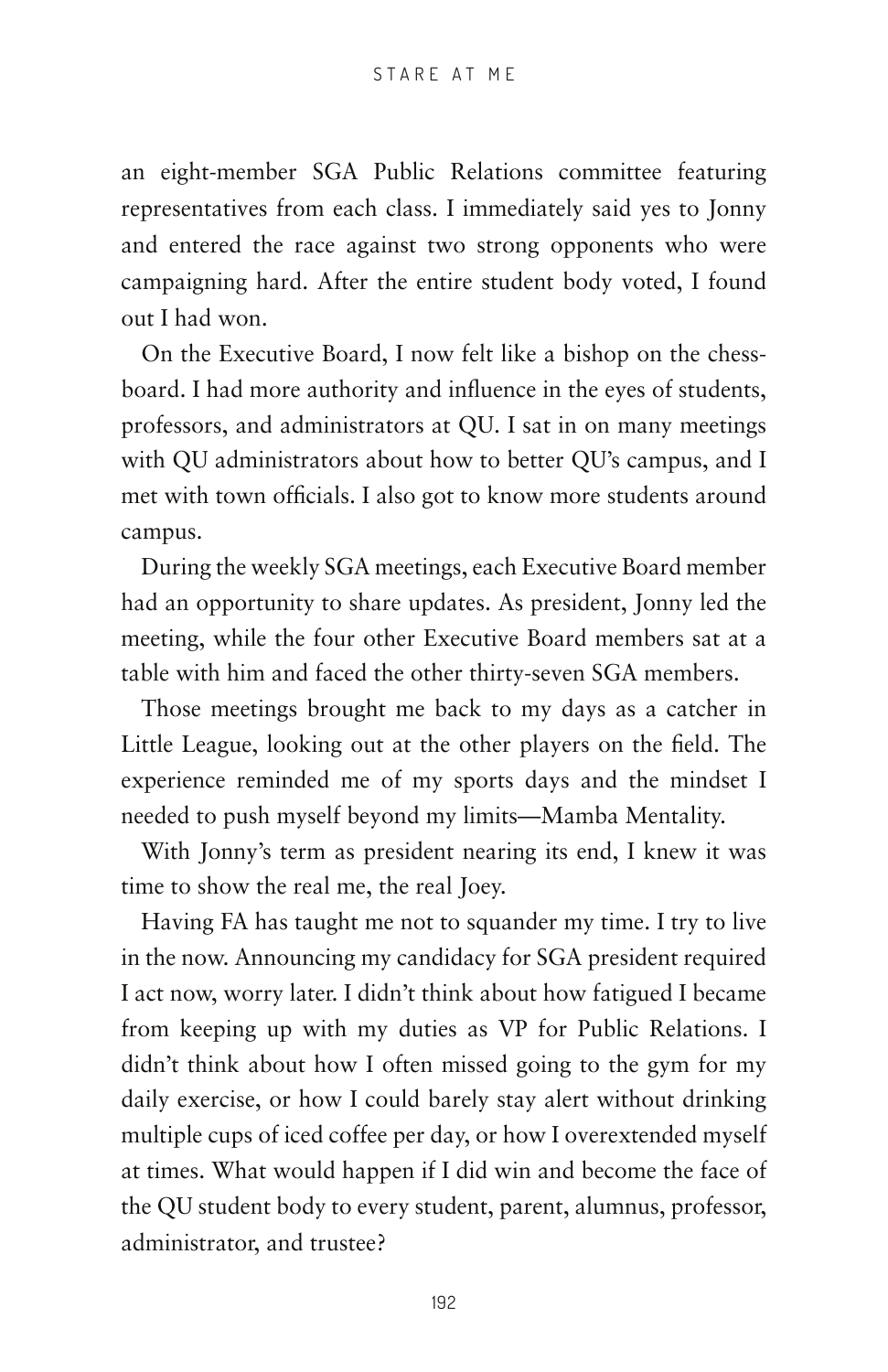No worrying and no whining. Just as if I were back on the court or on the field, I simply wanted to win.

My run for president was no different from how I'd played lacrosse. I was going up against a tough competitor and I needed to go all out. I had to frame pitches, just like in Little League. I held on to concrete causes and goals for the school, among them diversity and accessibility. I was the only person on campus in a scooter. The one student in a wheelchair was graduating. Nobody else knew the physical struggles of a disabled student the way I did. In no particular order, these were some of my complaints:

Too many inaccessible dorms with only steps for entry, forbidding me from visiting my friends.

Zero handicap-accessible parking spots in the sophomore parking lot.

Not being able to get on a shuttle bus.

Academic buildings without automatic doors.

Not knowing if I could get into the cafeteria.

*I could implement change.*

For my campaign, I leveraged my strong relationships within the Greek system and with administrators with whom I'd worked closely. I wanted to prove I could be president, that the shy kid who scooted around instead of walking was now scooting softly and carrying a big stick.

I ran for president as part of a trio with two of my best friends and fraternity brothers, Alec and George. Alec was running for vice president unopposed, and George was running for VP for finance. Unlike my previous campaign run, this one was exhausting both physically and mentally. Per SGA rules, you can only campaign a week before Election Day. Day after day, I went around campus with George, while Alec promoted our ticket from his computer.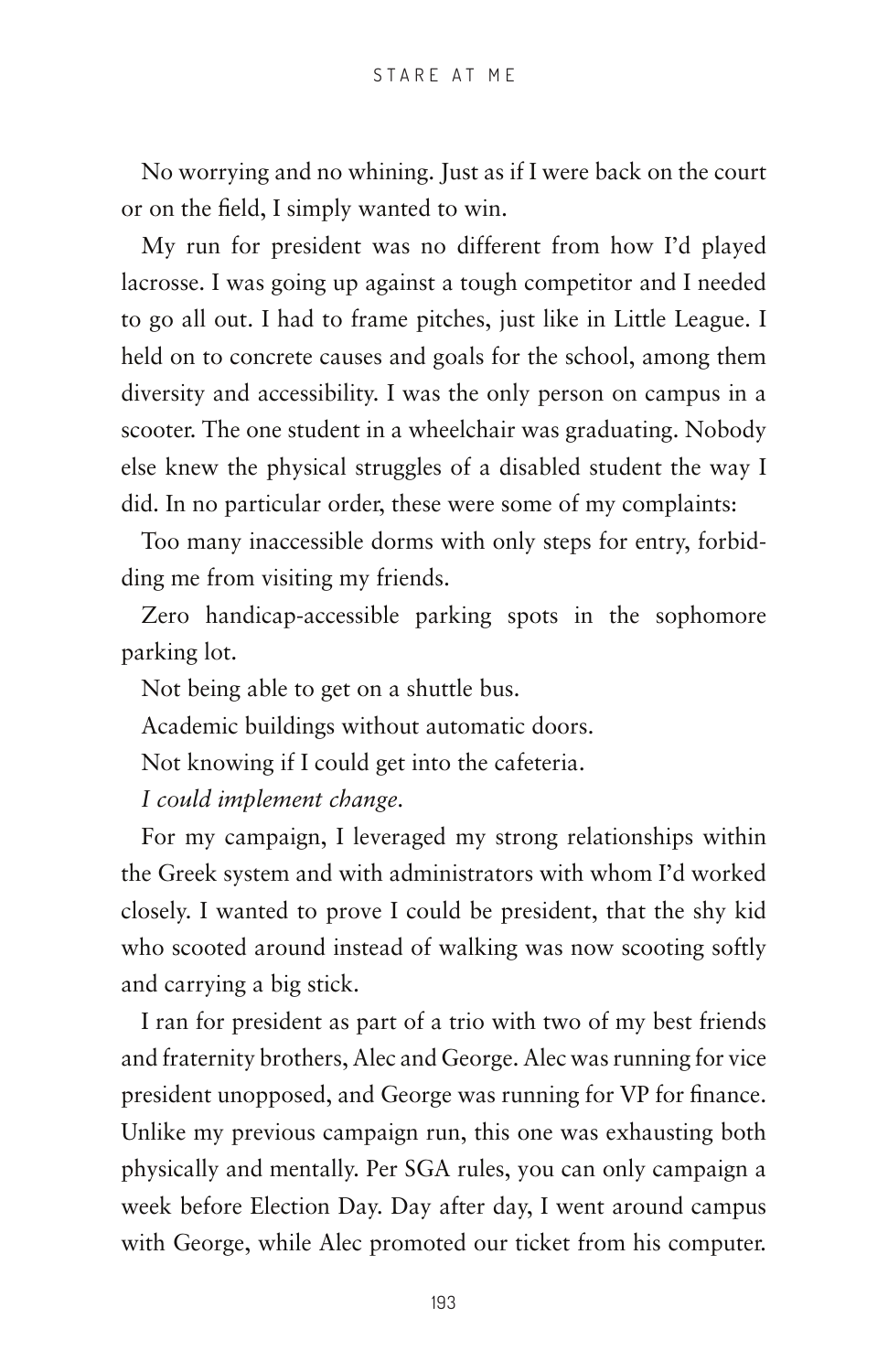We went to the gym, classrooms, and dorms talking with students, hearing out their concerns, and explaining how we would work to improve the school.

*"Hello! My name is Joey Mullaney, and I am running to be your next student body President! How can SGA help improve your college experience?"*

This question was my opening statement for each of the 600-plus conversations I had that week. I felt like a legit public servant, even ending meetings with hugs before heading to the next campaign post. At night, I focused on campaigning online by creating Instagram and Facebook posts about our ticket's ideas and goals.

When you're in a wheelchair or scooter, many people look at you with pity and sadness. They feel bad for you. They believe your life must be a hundred times harder because you're physically disabled. They might even think you can't do anything impactful because of your disability, or that you're even afraid to go outside.

President Franklin D. Roosevelt famously said, "The only thing we have to fear is fear itself." My fear forced me to stop playing sports in eighth grade. My fear made me stop going to the mall, movie theaters, or anywhere else in public growing up. Sean had to face my fear for me at the assembly as I hid; Petey had to save me from my fear and getting arrested at Rachel's Sweet Sixteen; and Coach Kev had to pardon me from failing because I'd been too afraid to face my fear of public speaking. Even when I thought I'd gotten rid of my fear, my adversary, I was wrong. I'd only distracted myself from facing it head-on. My fear will only end if *I* stop it. I was in control now. I was ready to handle FA.

My running mates and I ran an excellent campaign. I was proud of myself for scooting way outside of my comfort zone. I didn't let my fatigue stop me, I still found time to exercise, and I didn't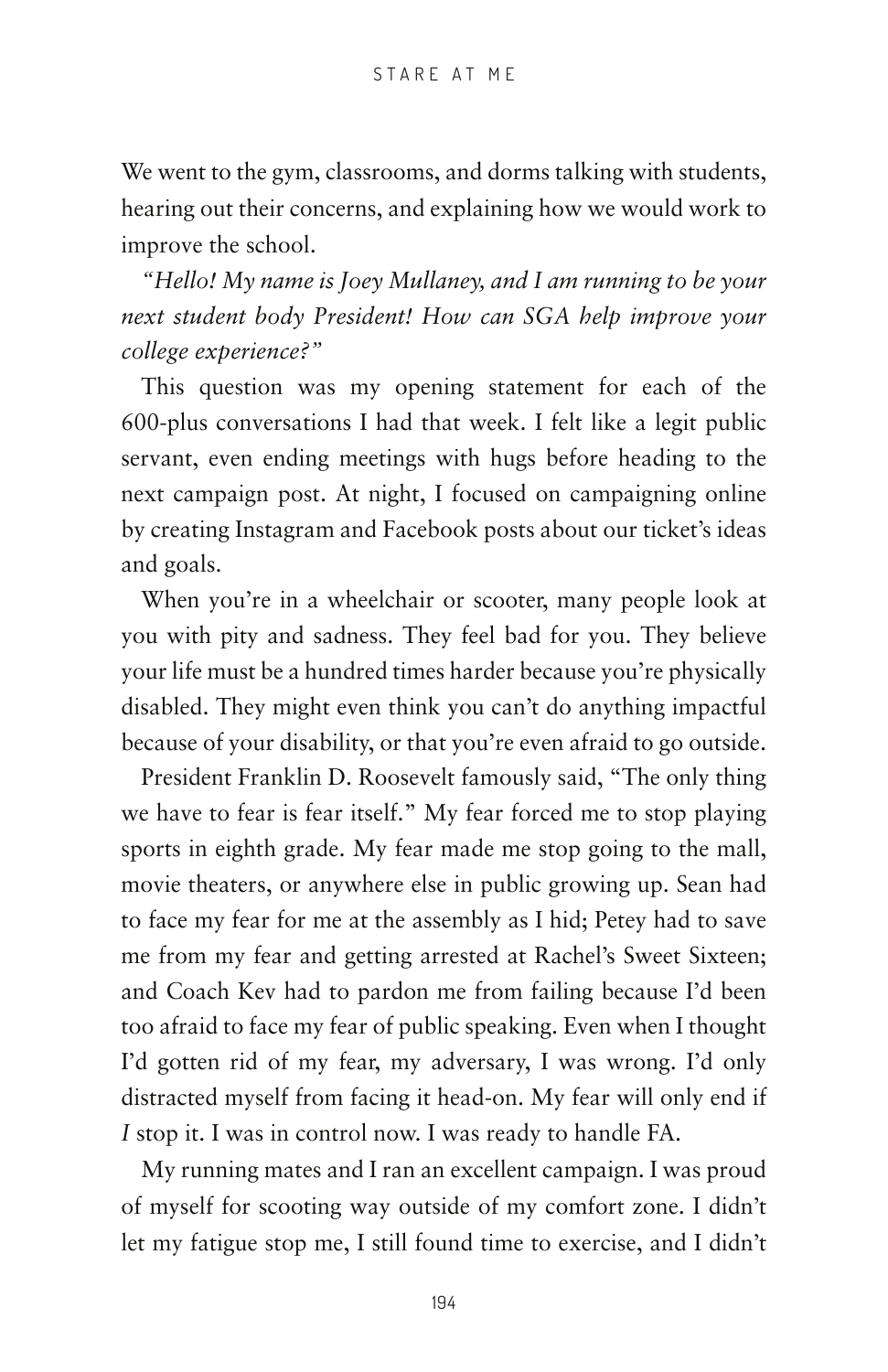get upset when I fell while transferring from my scooter to a toilet seat. Instead, I just stayed focused.

No matter the outcome, I'd been amazed by the feeling of seeing my peers stare at me during one of my many stump speeches around campus. The surprised looks on their faces told me they were thinking, *Wow! This kid is for real!*

Finally, Election Day came. I woke up that morning at six and immediately began campaigning online, using texts, social media, and email to tell people to vote. Alec continued our virtual campaign all day, while George and I spent the day continuing to talk with students and encourage them to vote. It almost felt as if my body forgot to get tired because I was continually going on adrenaline. When the polls closed at 8 p.m., the three of us sat together in the cafeteria—my first meal of the day—and waited for the phone call with the results.

At 8:14, I received a call from the man who'd motivated me to strive for greatness. Jonny said, "The results are in! Your opponent received 49.95 percent of the votes, and you received 50.39 percent of the votes. Congratulations, future Mr. Student Body President, you won! All three of you won!"

Here's what I learned about myself: I love hard work. It's a rush for me, and campaigning provided this rush and much more. But I only discovered these things because I had a challenger, and it wasn't my opponent. We all need challengers, even adversaries any type of force that is trying to stop us, that wants to see us fail. But we don't fail. Instead, we shatter that glass ceiling with grit and hard work.

When I was running for SGA president, people looked past the "guy in the scooter." I didn't receive special treatment. Nobody went easy on me.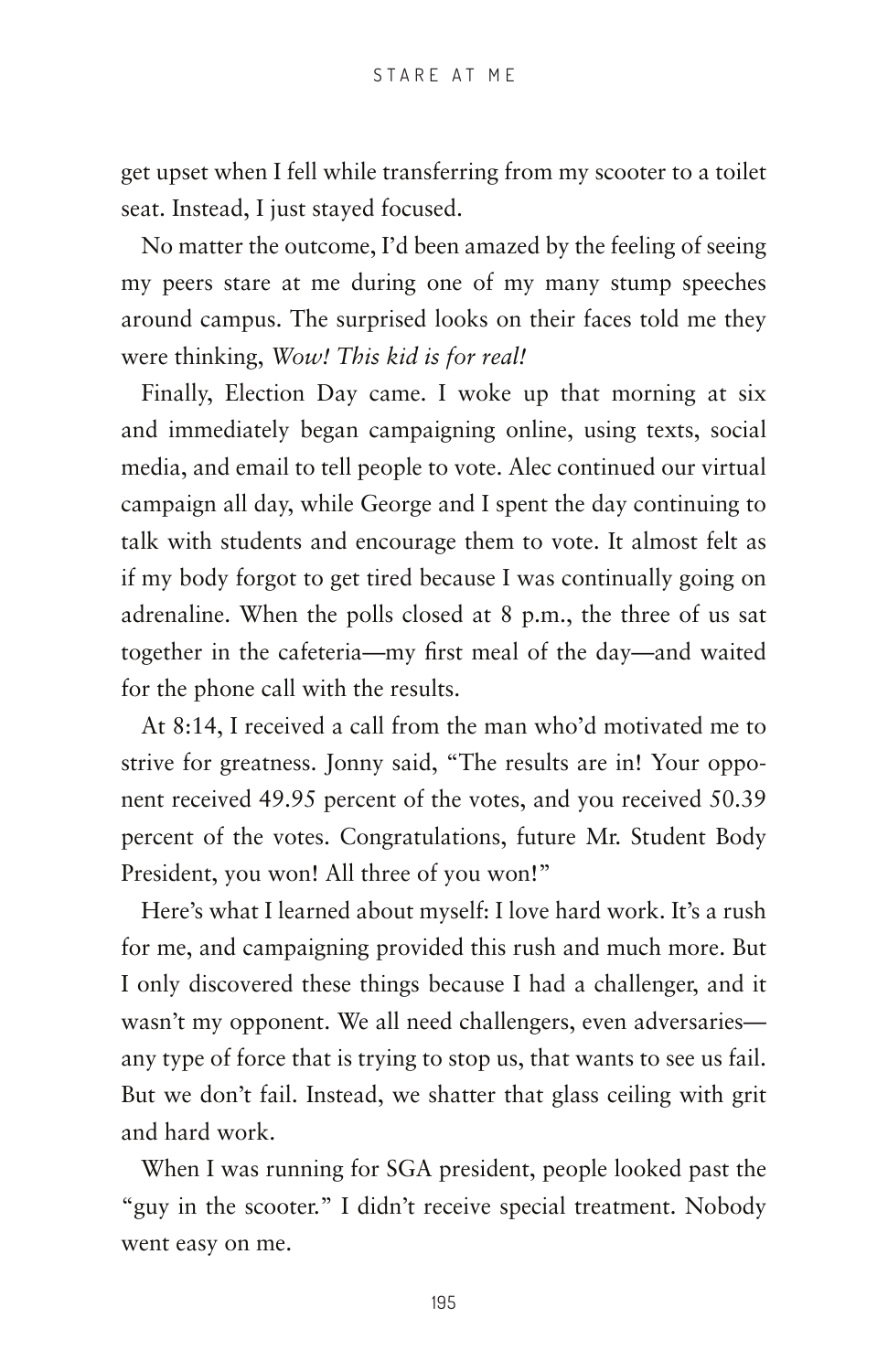After I was announced the winner, I had to put my money where my mouth was. At least I had the summer break to get myself ready.

Senior year. Could time pass this quickly? It seriously felt like yesterday that I arrived on campus. Heading back to QU for my last year was bittersweet. I was excited to begin my presidency, but I couldn't believe it would be the last fall I'd return to campus. My first act as SGA President was to address the freshman class during Welcome Weekend on a stage with QU's executive president, executive vice president, dean of students, and chief marketing officer.

Many thoughts and memories rolled through my head about my freshman year, starting with leaving my twin, second-guessing my decision, learning self-discipline, being scared, falling off my scooter, becoming independent, having great experiences with friends, and rushing SigEp. Now, here I was. QU was my home away from home, and in many ways, I'd discovered my true self there.

I had gone from being petrified about addressing the student body at Lawrence Academy to becoming a pretty damn good speaker, and I had learned to love public speaking despite my physical speech issues. I worked on the Welcome Weekend speech over the summer, writing it twice. Through the process of revising, I developed my voice and my message.

Overlooking the sea of newcomers, some still as young as seventeen, I closed my remarks with:

Before I end, I acknowledge that you will receive a lot of advice in these next few days about what college will be like and how you need to approach these next four years. You've probably been receiving it all summer—from parents, siblings, aunts, uncles, just